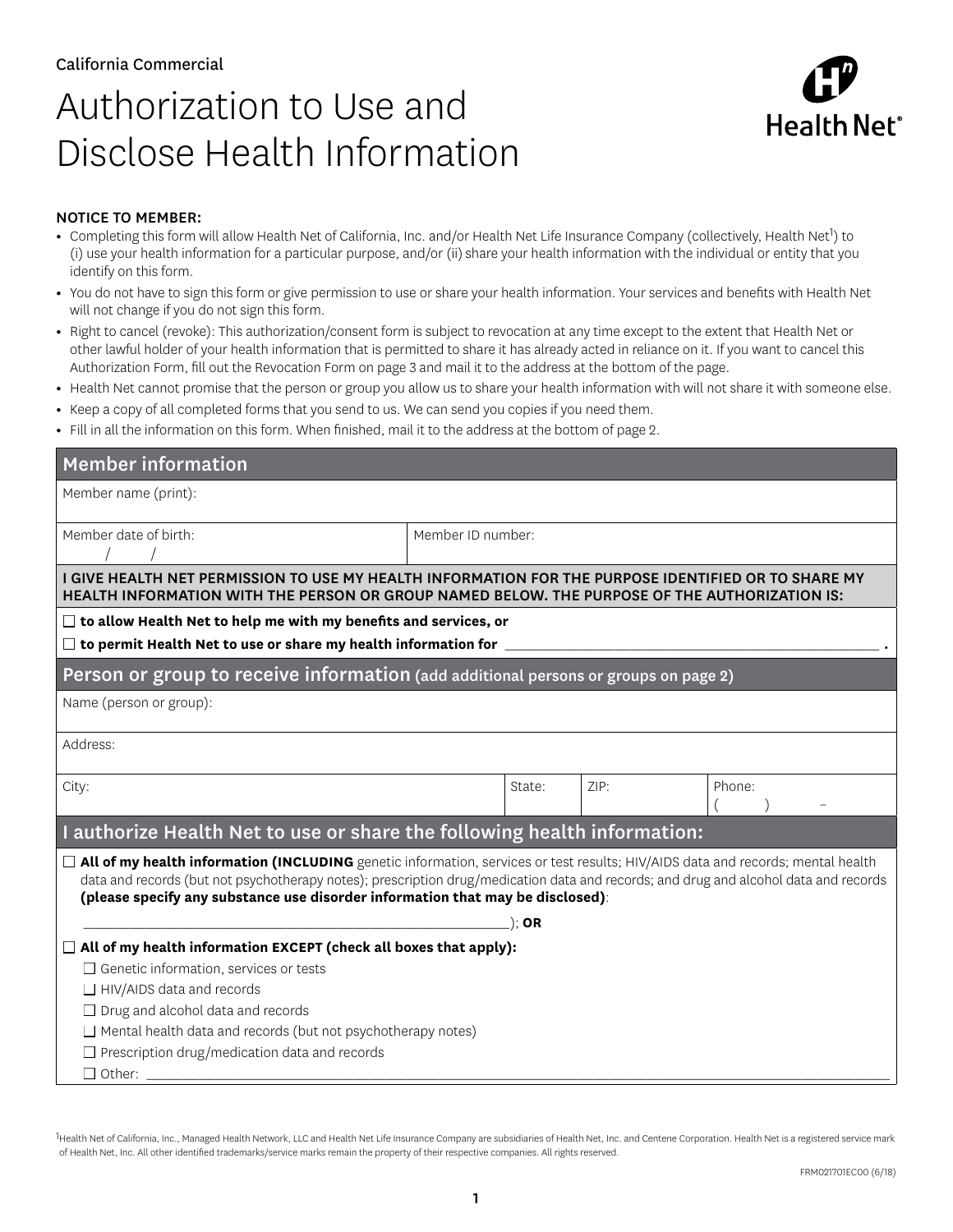| <b>Expiration of authorization</b>                                                                                                                                                                                                                                                                                                                                                                                                                                                                                                                                                                                                                   |        |      |        |  |  |  |  |
|------------------------------------------------------------------------------------------------------------------------------------------------------------------------------------------------------------------------------------------------------------------------------------------------------------------------------------------------------------------------------------------------------------------------------------------------------------------------------------------------------------------------------------------------------------------------------------------------------------------------------------------------------|--------|------|--------|--|--|--|--|
| (mm/dd/yy); validation good for a one-year maximum. If no date is provided, this<br>This authorization will expire on<br>authorization will expire in one year.                                                                                                                                                                                                                                                                                                                                                                                                                                                                                      |        |      |        |  |  |  |  |
| Member signature (member or legal representative sign here):                                                                                                                                                                                                                                                                                                                                                                                                                                                                                                                                                                                         | Date:  |      |        |  |  |  |  |
| If you are signing for the member, describe your relationship below. If you are the member's personal representative, describe this below<br>and send us copies of those forms (such as power of attorney or order of guardianship).                                                                                                                                                                                                                                                                                                                                                                                                                 |        |      |        |  |  |  |  |
| Additional individual person(s) or entity(ies) to receive information                                                                                                                                                                                                                                                                                                                                                                                                                                                                                                                                                                                |        |      |        |  |  |  |  |
| NOTE: If you are consenting to disclose any substance use disorder records to a recipient that is neither a third party payor nor a health<br>care provider, facility, or program where you receive services from a treating provider, such as a health insurance exchange or a research<br>institution (hereafter, "recipient entity"), you must specify the name of an individual with whom or the entity at which you receive services<br>from a treating provider at that recipient entity, or simply state that your substance use disorder records may be disclosed to your current<br>and future treating providers at that recipient entity. |        |      |        |  |  |  |  |
| Name (individual or entity):                                                                                                                                                                                                                                                                                                                                                                                                                                                                                                                                                                                                                         |        |      |        |  |  |  |  |
| Address:                                                                                                                                                                                                                                                                                                                                                                                                                                                                                                                                                                                                                                             |        |      |        |  |  |  |  |
| City:                                                                                                                                                                                                                                                                                                                                                                                                                                                                                                                                                                                                                                                | State: | ZIP: | Phone: |  |  |  |  |
| Name (individual or entity):                                                                                                                                                                                                                                                                                                                                                                                                                                                                                                                                                                                                                         |        |      |        |  |  |  |  |
| Address:                                                                                                                                                                                                                                                                                                                                                                                                                                                                                                                                                                                                                                             |        |      |        |  |  |  |  |
| City:                                                                                                                                                                                                                                                                                                                                                                                                                                                                                                                                                                                                                                                | State: | ZIP: | Phone: |  |  |  |  |
| Name (individual or entity):                                                                                                                                                                                                                                                                                                                                                                                                                                                                                                                                                                                                                         |        |      |        |  |  |  |  |
| Address:                                                                                                                                                                                                                                                                                                                                                                                                                                                                                                                                                                                                                                             |        |      |        |  |  |  |  |
| City:                                                                                                                                                                                                                                                                                                                                                                                                                                                                                                                                                                                                                                                | State: | ZIP: | Phone: |  |  |  |  |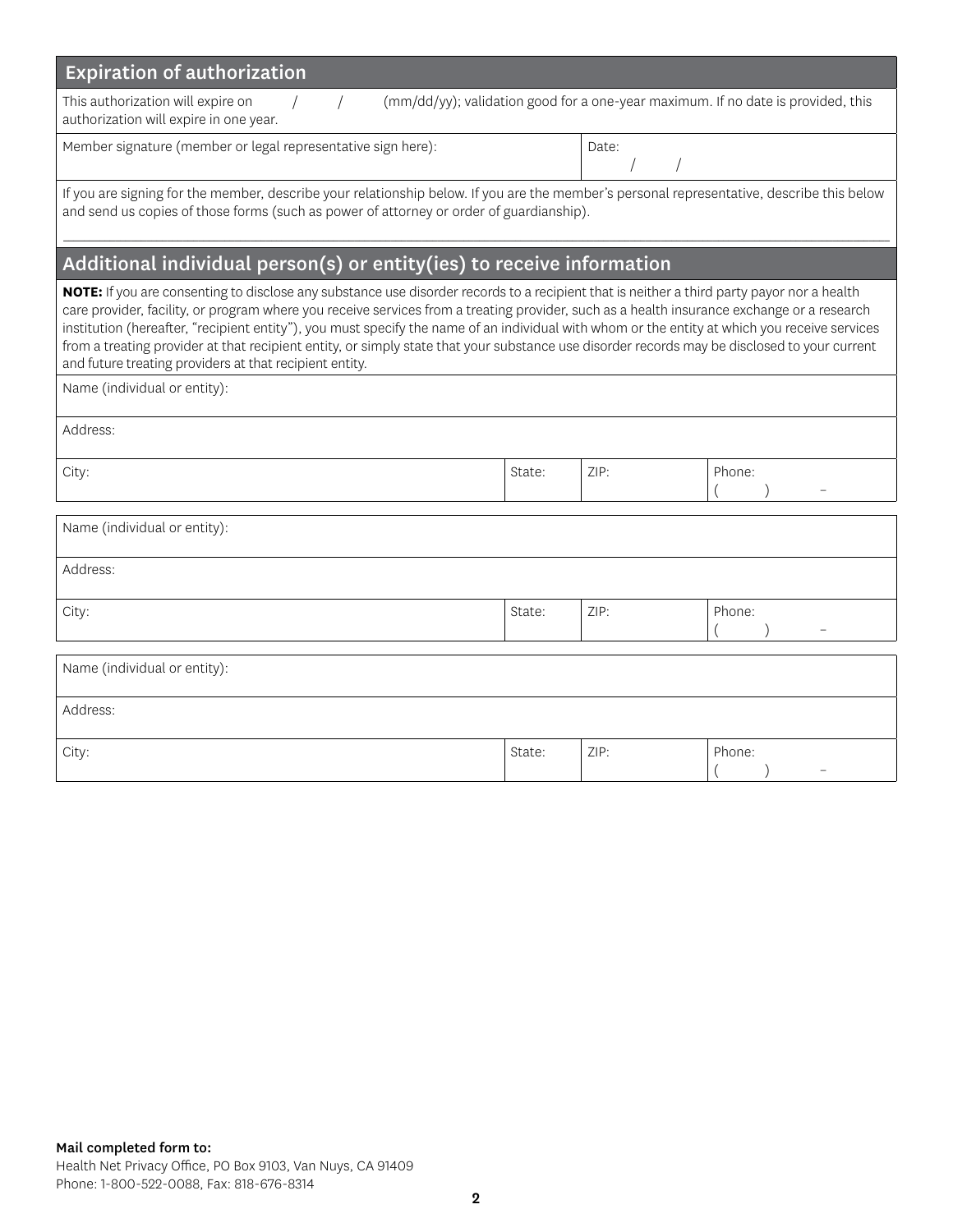# Revocation of Authorization to Use and/or Disclose Health Information



I want to cancel, or revoke, the permission I gave to Health Net to use my health information for a particular purpose or to share my health information with a person or group.

| Person or group that received the information                                                                                                                                                                                                                                                                                                                                                                                                                                                                                                            |                 |        |       |        |  |  |  |
|----------------------------------------------------------------------------------------------------------------------------------------------------------------------------------------------------------------------------------------------------------------------------------------------------------------------------------------------------------------------------------------------------------------------------------------------------------------------------------------------------------------------------------------------------------|-----------------|--------|-------|--------|--|--|--|
| Name (person or group):                                                                                                                                                                                                                                                                                                                                                                                                                                                                                                                                  |                 |        |       |        |  |  |  |
| Address:                                                                                                                                                                                                                                                                                                                                                                                                                                                                                                                                                 |                 |        |       |        |  |  |  |
| City:                                                                                                                                                                                                                                                                                                                                                                                                                                                                                                                                                    |                 | State: | ZIP:  | Phone: |  |  |  |
| Authorization signed date (if known):                                                                                                                                                                                                                                                                                                                                                                                                                                                                                                                    |                 |        |       |        |  |  |  |
|                                                                                                                                                                                                                                                                                                                                                                                                                                                                                                                                                          |                 |        |       |        |  |  |  |
| <b>Member information</b>                                                                                                                                                                                                                                                                                                                                                                                                                                                                                                                                |                 |        |       |        |  |  |  |
| Member name (print):                                                                                                                                                                                                                                                                                                                                                                                                                                                                                                                                     |                 |        |       |        |  |  |  |
| Member date of birth:                                                                                                                                                                                                                                                                                                                                                                                                                                                                                                                                    | Member ID $#$ : |        |       |        |  |  |  |
| I understand that my health information (including, where applicable, my substance use disorder records) may have already been used<br>or shared because of the permission I gave before. I also understand that this cancellation only applies to the permission I gave to use<br>my health information for a particular purpose or to share my health information with the person or group. It does not cancel any other<br>authorization forms I signed for health information to be used for another purpose or shared with another person or group. |                 |        |       |        |  |  |  |
| Member signature (member or legal representative sign here):                                                                                                                                                                                                                                                                                                                                                                                                                                                                                             |                 |        | Date: |        |  |  |  |
| If you are signing for the member, describe your relationship below. If you are the member's personal representative, describe this below<br>and send us copies of those forms (such as power of attorney or order of guardianship).                                                                                                                                                                                                                                                                                                                     |                 |        |       |        |  |  |  |

Health Net will stop using or sharing your health information when we receive and process this form. Use the mailing address below. You can also call for help at the number below.

### **Health Net Privacy Office**

PO Box 9103, Van Nuys, CA 91409 Phone: 1-800-522-0088, Fax: 818-676-8314

Health Net of California, Inc., Managed Health Network, LLC and Health Net Life Insurance Company are subsidiaries of Health Net, Inc. and Centene Corporation. Health Net is a registered service mark of Health Net, Inc. All other identified trademarks/service marks remain the property of their respective companies. All rights reserved.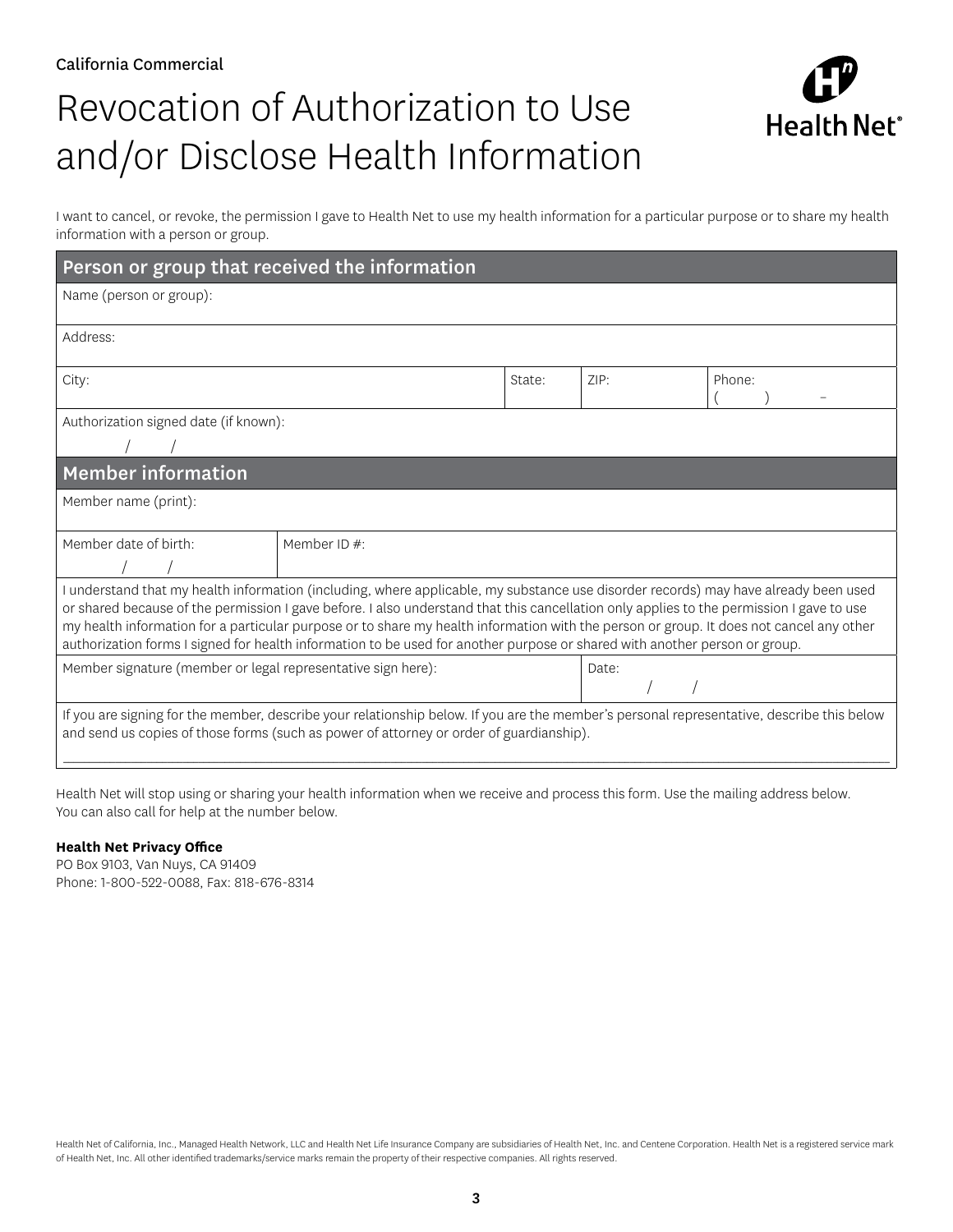## *Nondiscrimination Notice*

In addition to the State of California nondiscrimination requirements (as described in benefit coverage documents), Health Net of California, Inc. and Health Net Life Insurance Company (Health Net) comply with applicable federal civil rights laws and do not discriminate, exclude people or treat them differently on the basis of race, color, national origin, ancestry, religion, marital status, gender, gender identity, sexual orientation, age, disability, or sex.

## **Health Net:**

- Provides free aids and services to people with disabilities to communicate effectively with us, such as qualified sign language interpreters and written information in other formats (large print, accessible electronic formats, other formats).
- Provides free language services to people whose primary language is not English, such as qualified interpreters and information written in other languages.

If you need these services, contact Health Net's Customer Contact Center at: **Individual & Family Plan (IFP) Members On Exchange/Covered California** 1-888-926-4988 (TTY: 711) **Individual & Family Plan (IFP) Members Off Exchange** 1-800-839-2172 (TTY: 711) **Individual & Family Plan (IFP) Applicants** 1-877-609-8711 (TTY: 711) **Group Plans through Health Net** 1-800-522-0088 (TTY: 711)

If you believe that Health Net has failed to provide these services or discriminated in another way based on one of the characteristics listed above, you can file a grievance by calling Health Net's Customer Contact Center at the number above and telling them you need help filing a grievance. Health Net's Customer Contact Center is available to help you file a grievance. You can also file a grievance by mail, fax or email at:

Health Net of California, Inc./Health Net Life Insurance Company Appeals & Grievances PO Box 10348, Van Nuys, CA 91410-0348

Fax: 1-877-831-6019 Email: Member.Discrimination.Complaints@healthnet.com (Members) or Non-Member.Discrimination.Complaints@healthnet.com (Applicants)

For HMO, HSP, EOA, and POS plans offered through Health Net of California, Inc.: If your health problem is urgent, if you already filed a complaint with Health Net of California, Inc. and are not satisfied with the decision or it has been more than 30 days since you filed a complaint with Health Net of California, Inc., you may submit an Independent Medical Review/Complaint Form with the Department of Managed Health Care (DMHC). You may submit a complaint form by calling the DMHC Help Desk at 1-888-466-2219 (TDD: 1-877-688-9891) or online at www.dmhc.ca.gov/FileaComplaint.

For PPO and EPO plans underwritten by Health Net Life Insurance Company: You may submit a complaint by calling the California Department of Insurance at 1-800-927-4357 or online at https://www.insurance.ca.gov/ 01-consumers/101-help/index.cfm.

If you believe you have been discriminated against because of race, color, national origin, age, disability, or sex, you can also file a civil rights complaint with the U.S. Department of Health and Human Services, Office for Civil Rights (OCR), electronically through the OCR Complaint Portal, at https://ocrportal.hhs.gov/ocr/portal/lobby.jsf, or by mail or phone at: U.S. Department of Health and Human Services, 200 Independence Avenue SW, Room 509F, HHH Building, Washington, DC 20201, 1-800-368-1019 (TDD: 1-800-537-7697).

Complaint forms are available at http://www.hhs.gov/ocr/office/file/index.html.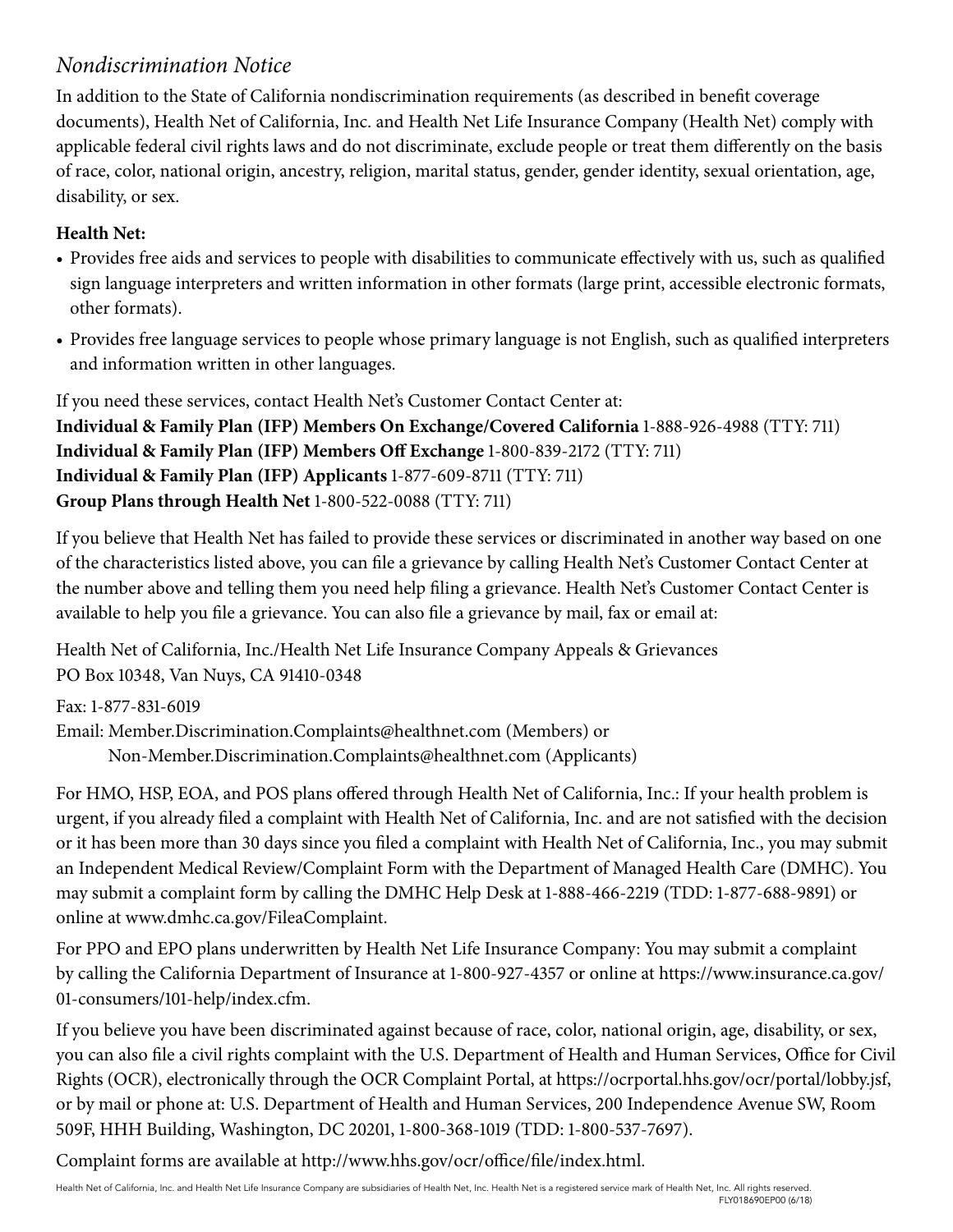## **English**

No Cost Language Services. You can get an interpreter. You can get documents read to you and some sent to you in your language. For help, call the Customer Contact Center at the number on your ID card or call Individual & Family Plan (IFP) Off Exchange: 1-800-839-2172 (TTY: 711). For California marketplace, call IFP On Exchange 1-888-926-4988 (TTY: 711) or Small Business 1-888-926-5133 (TTY: 711). For Group Plans through Health Net, call 1-800-522-0088 (TTY: 711).

## **Arabic**

خدمات لغوية مجانية. يمكننا أن نوفر لك مترجم فوري. ويمكننا أن نقرأ لك الوثائق بلغتك. للحصول على المساعدة الالزمة، يرجى التواصل مع مركز خدمة العمالء عبر الرقم المبين على بطاقتك أو االتصال بالرقم الفرعي لخطة األفراد والعائلة: 1-800-839-2172 )711 :TTY). للتواصل في كاليفورنيا، يرجى االتصال بالرقم الفرعي لخطة األفراد والعائلة عبر الرقم: 1-888-926-4988 )711 :TTY) أو المشروعات الصغيرة 1-888-926-5133 )711 :TTY). لخطط المجموعة عبر Net Health، يرجى االتصال بالرقم 1-800-522-0088 )711 :TTY).

## **Armenian**

Անվճար լեզվական ծառայություններ: Դուք կարող եք բանավոր թարգմանիչ ստանալ: Փաստաթղթերը կարող են կարդալ ձեր լեզվով: Օգնության համար զանգահարեք Հաճախորդների սպասարկման կենտրոն ձեր ID քարտի վրա նշված հեռախոսահամարով կամ զանգահարեք Individual & Family Plan (IFP) Off Exchange`1-800-839-2172 հեռախոսահամարով (TTY` 711): Կալիֆորնիայի համար զանգահարեք IFP On Exchange՝

1-888-926-4988 հեռախոսահամարով (TTY` 711) կամ Փոքր բիզնեսի համար՝ 1-888-926-5133 հեռախոսահամարով (TTY` 711): Health Net-ի Խմբային ծրագրերի համար զանգահարեք 1-800-522-0088 հեռախոսահամարով (TTY՝ 711):

## **Chinese**

免費語言服務。您可使用口譯員服務。您可請人將文件唸給您聽並請我們將某些文件翻譯成您的語言 寄給您。如需協助,請撥打您會員卡上的電話號碼與客戶聯絡中心聯絡或者撥打健康保險交易市場外 的 Individual & Family Plan (IFP) 專線:1-800-839-2172 (聽障專線:711) 。如為加州保險交易市場, 請撥打健康保險交易市場的 IFP 專線 1-888-926-4988(聽障專線:711),小型企業則請撥打 1-888-926-5133 (聽障專線: 711)。如為透過 Health Net 取得的團保計畫,請撥打 1-800-522-0088(聽障專線:711)。

## **Hindi**

बिना शुल्क भाषा सेवाएं। आप एक दुर्भाषिया प्राप्त कर सकते हैं। आप दस्तावेजों को अपनी भाषा में पढ़वा सकते हैं। मदद के लिए, अपने आईडी कार्ड में दिए गए नंबर पर ग्राहक सेवा केंद्र को कॉल करें या व्यक्तिगत और फैमिली प्लान (आईएफपी) ऑफ एक्सचेंज: 1-800-839-2172 (TTY: 711) पर कॉल करें। कैलिफोर्निया बाजारों के लिए, आईएफपी ऑन एक्सचेंज 1-888-926-4988 (TTY: 711) या स्मॉल बिजनेस 1-888-926-5133 (TTY: 711) पर कॉल करें। हेल्थ नेट के माध्यम से ग्रुप प्लान के लिए 1-800-522-0088 (TTY: 711) पर कॉल करें।

## **Hmong**

Tsis Muaj Tus Nqi Pab Txhais Lus. Koj tuaj yeem tau txais ib tus kws pab txhais lus. Koj tuaj yeem muaj ib tus neeg nyeem cov ntaub ntawv rau koj ua koj hom lus hais. Txhawm rau pab, hu xovtooj rau Neeg Qhua Lub Chaw Tiv Toj ntawm tus npawb nyob ntawm koj daim npav ID lossis hu rau Tus Neeg thiab Tsev Neeg Qhov Kev Npaj (IFP) Ntawm Kev Sib Hloov Pauv: 1-800-839-2172 (TTY: 711). Rau California qhov chaw kiab khw, hu rau IFP Ntawm Qhov Sib Hloov Pauv 1-888-926-4988 (TTY: 711) lossis Lag Luam Me

#### 1-888-926-5133 (TTY: 711). Rau Cov Pab Pawg Chaw Npaj Kho Mob hla Health Net, hu rau 1-800-522-0088 (TTY: 711). **Japanese**

無料の言語サービスを提供しております。通訳者もご利用いただけます。日本語で文書をお読みす ることも可能です。ヘルプが必要な場合は、IDカードに記載されている番号で顧客連絡センターま でお問い合わせいただくか、Individual & Family Plan (IFP) (個人・家族向けプラン) Off Exchange: 1-800-839-2172 (TTY: 711) までお電話ください。カリフォルニア州のマーケット プレイスについては、IFP On Exchange 1-888-926-4988 (TTY: 711) または Small Business 1-888-926-5133 (TTY: 711) までお電話ください。Health Netによるグループプランについては、 1-800-522-0088 (TTY: 711) までお電話ください。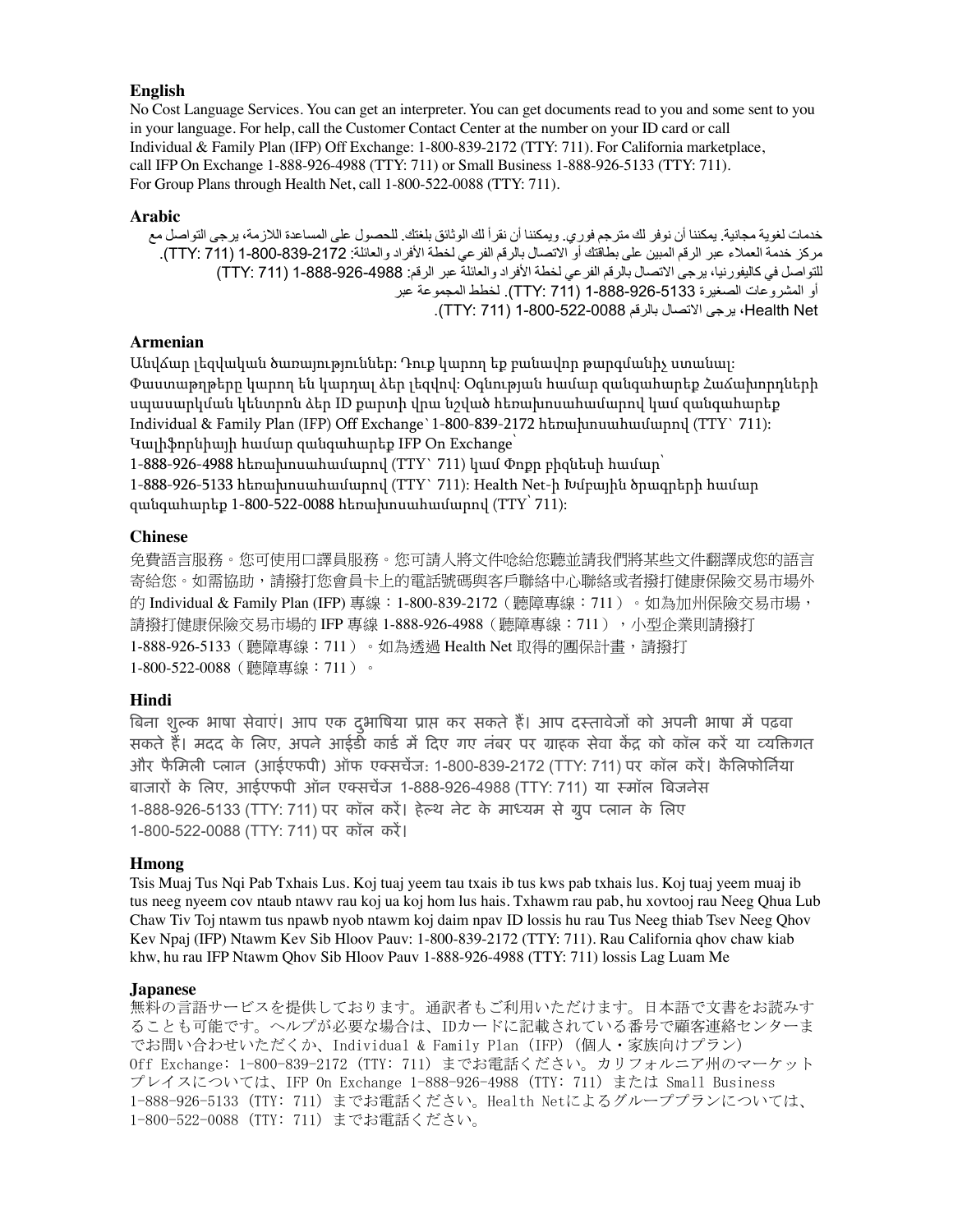## **Khmer**

សេវាភាសាដោយឥតគិតច្លេ។ លោកអ្នកអាចទទួលបានអ្នកបកប្រេធ្ធាលមាត់។ លោកអ្នកអាចស្តាប់គេអានឯក សារឱ្យលោកអ្នកជាភាសារបស់លោកអ្នក។ សម្រាបជំនួយ សូមហោទូរសព្វទៅកាន់មជ្ឈមណ្ឌលទំនាក់ទំនងអត ថជនតាមលេខដែលមាននោលេបណ្ណសម្គាលខ្លួនរបស់លោកអ្នក ឬហោទូរសព្វទោកានកម្មវធ Off Exchange របស់គម្រោងជាលក្ខណៈបុគ្គល នងក្រុមគ្រួសារ (IFP) តាមរយៈលេខ៖ 1-800-839-2172 (TTY: 711)។ សម្រាប់ទង្សាររដ្ឋ California សូមហោទូរសព្វទោកាន់កម្មវធិ On Exchange របស់គម្រោង IFP តាមរយៈលេខ 1-888-926-4988 (TTY: 711) ឬក្រុមហ៊ុនអាជីវកម្មខ្នាតតូចតាមរយៈលេខ 1-888-926-5133 (TTY: 711)។ េ្មាប់គស្មាងជា្ករុមតាមរយៈ Health Net េូមសៅទូរេ័ពទាសៅកាន់សលខ 1-800-522-0088 (TTY: 711)។

## **Korean**

무료 언어 서비스입니다. 통역 서비스를 받으실 수 있습니다. 문서 낭독 서비스를 받으실 수 있으며 일부 서비스는 귀하가 구사하는 언어로 제공됩니다. 도움이 필요하시면 ID 카드에 수록된 번호로 고객서비스 센터에 연락하시거나 개인 및 가족 플랜(IFP)의 경우 Off Exchange: 1-800-839-2172(TTY: 711)번으로 전화해 주십시오. 캘리포니아 주 마켓플레이스의 경우 IFP On Exchange 1-888-926-4988(TTY: 711), 소규모 비즈니스의 경우 1-888-926-5133(TTY: 711)번으로 전화해 주십시오. Health Net을 통한 그룹 플랜의 경우 1-800-522-0088(TTY: 711)번으로 전화해 주십시오.

## **Navajo**

Doo bááh ílínígóó saad bee háká ada'iiyeed. Ata' halne'ígíí da ła' ná hádídóot'iił. Naaltsoos da t'áá shí shizaad k'ehjí shichí' yídooltah nínízingo t'áá ná ákódoolnííł. Ákót'éego shíká a'doowoł nínízingo Customer Contact Center hoolyéhíjj' hodíílnih ninaaltsoos nanitingo bee néého'dolzinígíí hodoonihjj' bikáá' éí doodago koji' hólne' Individual & Family Plan (IFP) Off Exchange: 1-800-839-2172 (TTY: 711). California marketplace báhígíí koji' hólne' IFP On Exchange 1-888- 926-4988 (TTY: 711) éí doodago Small Business báhígíí koji' hólne' 1-888-926-5133 (TTY: 711). Group Plans through Health Net báhígíí éí koji' hólne' 1-800-522-0088 (TTY: 711).

## **Persian (Farsi)**

خدمات زبان بدون هزينه. می توانيد يک مترجم شفاهی بگيريد. می توانيد درخواست کنيد اسناد به زبان شما برايتان خوانده شوند. برای دريافت کمک، با مرکز تماس مشتريان به شماره روی کارت شناسايی يا طرح فردی و خانوادگی (Exchange Off( IFP به شماره: 1-800-839-2172 ):711TTY )تماس بگيريد. برای بازار کاليفرنيا، با Exchange On IFP شماره 1-888-926-4988 ):711TTY )يا کسب و کار کوچک 1-888-926-5133 ):711TTY )تماس بگيريد. برای طرح های گروهی از طريق Net Health، با 1-800-522-0088 ):711TTY )تماس بگيريد.

## **Panjabi (Punjabi)**

ਬਿਨਾਂ ਕਿਸੇ ਲਾਗਤ ਵਾਲੀਆਂ ਭਾਸ਼ਾ ਸੇਵਾਵਾਂ। ਤੁਸੀਂ ਇੱਕ ਦੁਭਾਸ਼ੀਏ ਦੀ ਸੇਵਾ ਹਾਸਲ ਕਰ ਸਕਦੇ ਹੋ। ਤੁਹਾਨੂੰ ਦਸਤਾਵੇਜ਼ ਤੁਹਾਡੀ ਭਾਸ਼ਾ ਵਿੱਚ ਪੜ੍ਹ ਕੇ ਸੁਣਾਏ ਜਾ ਸਕਦੇ ਹਨ। ਮਦਦ ਲਈ, ਆਪਣੇ ਆਈਡੀ ਕਾਰਡ ਤੇ ਦਿੱਤੇ ਨੰਬਰ ਤੇ ਗਾਹਕ ਸੰਪਰਕ ਕੇਂਦਰ ਨੂੰ ਕਾਲ ਕਰੇ ਜਾਂ ਵਿਅਕਤੀਗਤ ਅਤੇ ਪਰਿਵਾਰਕ ਯੋਜਨਾ (IFP) ਔਫ਼ ਐਕਸਚੇਂਜ 'ਤੇ ਕਾਲ ਕਰੋ: 1-800-839-2172 (TTY: 711)। ਕੈਲੀਫੋਰਨੀਆ ਮਾਰਕਿਟਪਲੇਸ ਲਈ, IFP ਔਨ ਐਕਸਚੇਂਜ ਨੂੰ 1-888-926-4988 (TTY: 711) ਜਾਂ ਸਮੌਲ ਬਿਜ਼ਨੇਸ ਨੂੰ 1-888-926-5133 (TTY: 711) 'ਤੇ ਕਾਲ ਕਰੋ। ਹੈਲਥ ਨੈੱਟ ਰਾਹੀਂ ਸਾਮਹਿਕ ਪਲੈਨਾਂ ਲਈ, 1-800-522-0088 (TTY: 711) 'ਤੇ ਕਾਲ ਕਰੋ।

## **Russian**

Бесплатная помощь переводчиков. Вы можете получить помощь переводчика. Вам могут прочитать документы на Вашем родном языке. Если Вам нужна помощь, звоните по телефону Центра помощи клиентам, указанному на вашей карте участника плана. Вы также можете позвонить в отдел помощи участникам не представленных на федеральном рынке планов для частных лиц и семей (IFP) Off Exchange 1‑800‑839‑2172 (TTY: 711). Участники планов от California marketplace: звоните в отдел помощи участникам представленных на федеральном рынке планов IFP (On Exchange) по телефону 1-888-926-4988 (ТТҮ: 711) или в отдел планов для малого бизнеса (Small Business) по телефону 1‑888‑926‑5133 (TTY: 711). Участники коллективных планов, предоставляемых через Health Net: звоните по телефону 1‑800‑522‑0088 (TTY: 711).